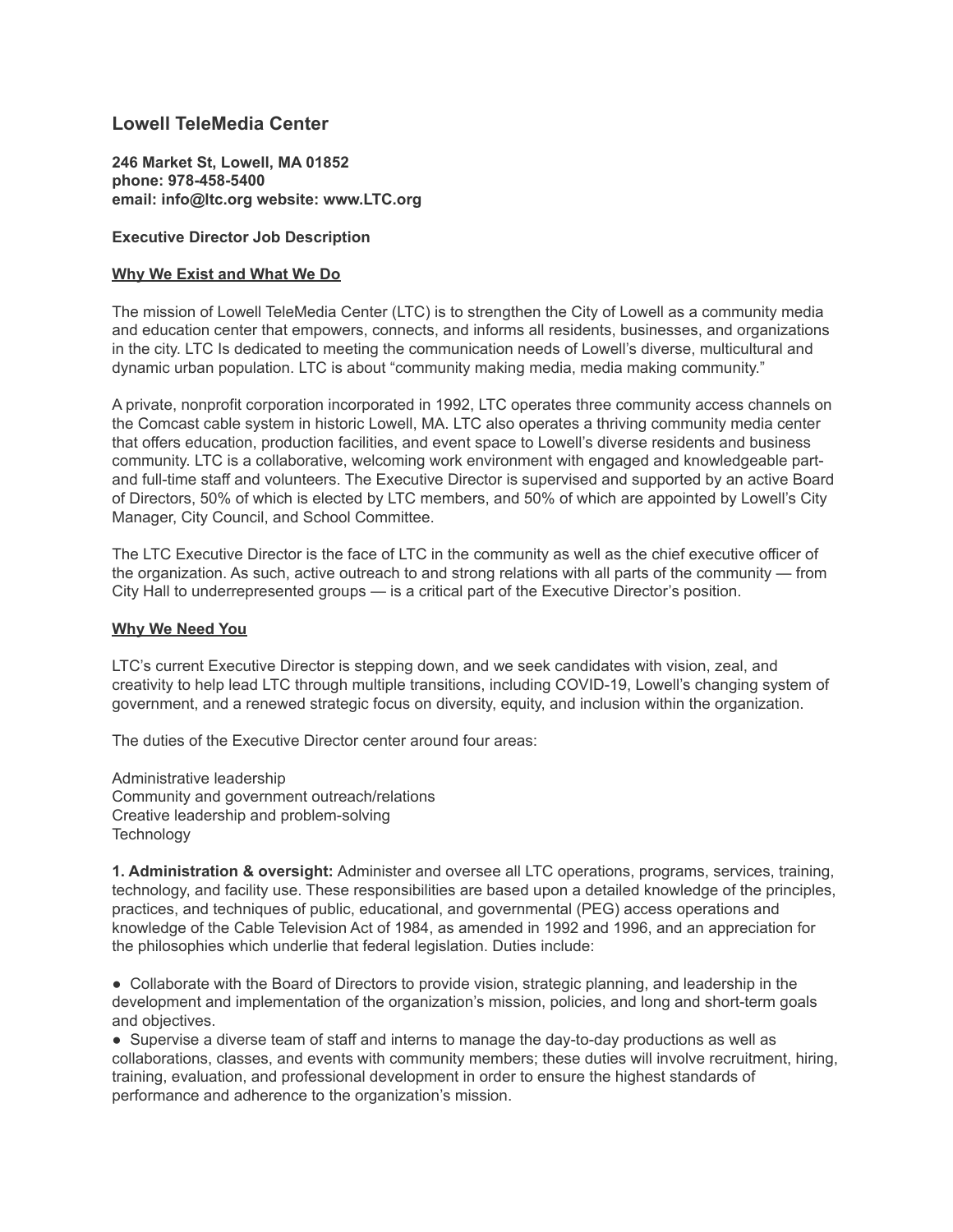● Oversee the day-to-day financial activities of the office administrator, including overseeing expenditures (payroll, production supplies) and revenues (donations, grants).

● Prepare and administer the organization's annual budget with staff assistance and Board approval (LTC has a million dollar plus annual budget).

● Be entrepreneurial in pursuit of diverse revenue routes and funding sources consistent with the mission, including proactively identifying and seeking additional funding sources and revenue opportunities, such as grants, corporate sponsors and foundations, and gifts.

- Oversee the negotiation and compliance of all contracts legally assumed on behalf of the organization.
- Present written and verbal reports at regular monthly board meetings and subcommittee meetings.

**2. Community:** Have a passion and commitment to community media as a means of delivering messages to and from all residents, and a commitment to make diversity, equity, and inclusion in all forms a priority in day-to-day operations and community engagement. As the principal spokesperson to LTC members, the City, the press, funders, and the greater community, the LTC Director must be able to develop strong working relationships with a wide variety of people, ranging from community producers to government officials to traditionally under-represented groups. Duties include:

● Actively engage and reach out to local communities and participate in community activities (e.g. local festivals, events, etc.).

• Produce community service programs for broadcast.

● Oversee election programming, including debates, election night coverage, and candidate profiles in a non-partisan manner.

● Oversee an active internship program in collaboration with local colleges

**3. Technology:** Embrace and explore technological innovations to further LTC's mission. These duties will require the Executive Director to be cognizant of LTC's technology assets, oversee the acquisition of equipment and software, and work with and/or improve existing workflows.

● Work with staff to ascertain current equipment resources, both fixed and portable, to provide a technological roadmap for maintenance and future upgrades.

● Work with staff and board to identify a schedule for major upgrades and how to budget for them.

• Seek input from producers to ensure they are comfortable and prepared with any possible "seismic" shifts in technology.

● Oversee the operations of LTC's complex IT network ensuring it remains secure and minimizes downtime.

• Coordinate with technology departments from both the City of Lowell and Comcast to ensure signal quality for LTC's primary distribution channels both residential cable service and the internet.

● Ensure that LTC's web presence (website, social media outlets, etc) remains operational, secure, and current.

• In the event of a catastrophic signal-flow breakdown, be prepared to provide a detailed incident report, as well as a plan and timeline for resolution, to the LTC board and our partners. Provide a simplified list of talking points we can share with our users.

**4. Creative Leadership:** Bring creative energy to the environment, including producing visionary programming that involves key members of the community, for the betterment of the community. Proactively discover new or existing challenges in the internal and external environment to find creative opportunities to better serve the community within the bounds of our mission.

● Act as Executive Producer of LTC's News magazine program and produce news segments for the show, and guide the program's content to be inclusive of Lowell's diverse residents.

● On an ongoing basis, take the lead on producing timely video programming, educational projects, and community collaborations based on the strategic plan.

● Keep informed of issues, legislation, trends, events, and developments in technology, communications, and public access through peer contact, organizations, conferences, and other sources, and appraise